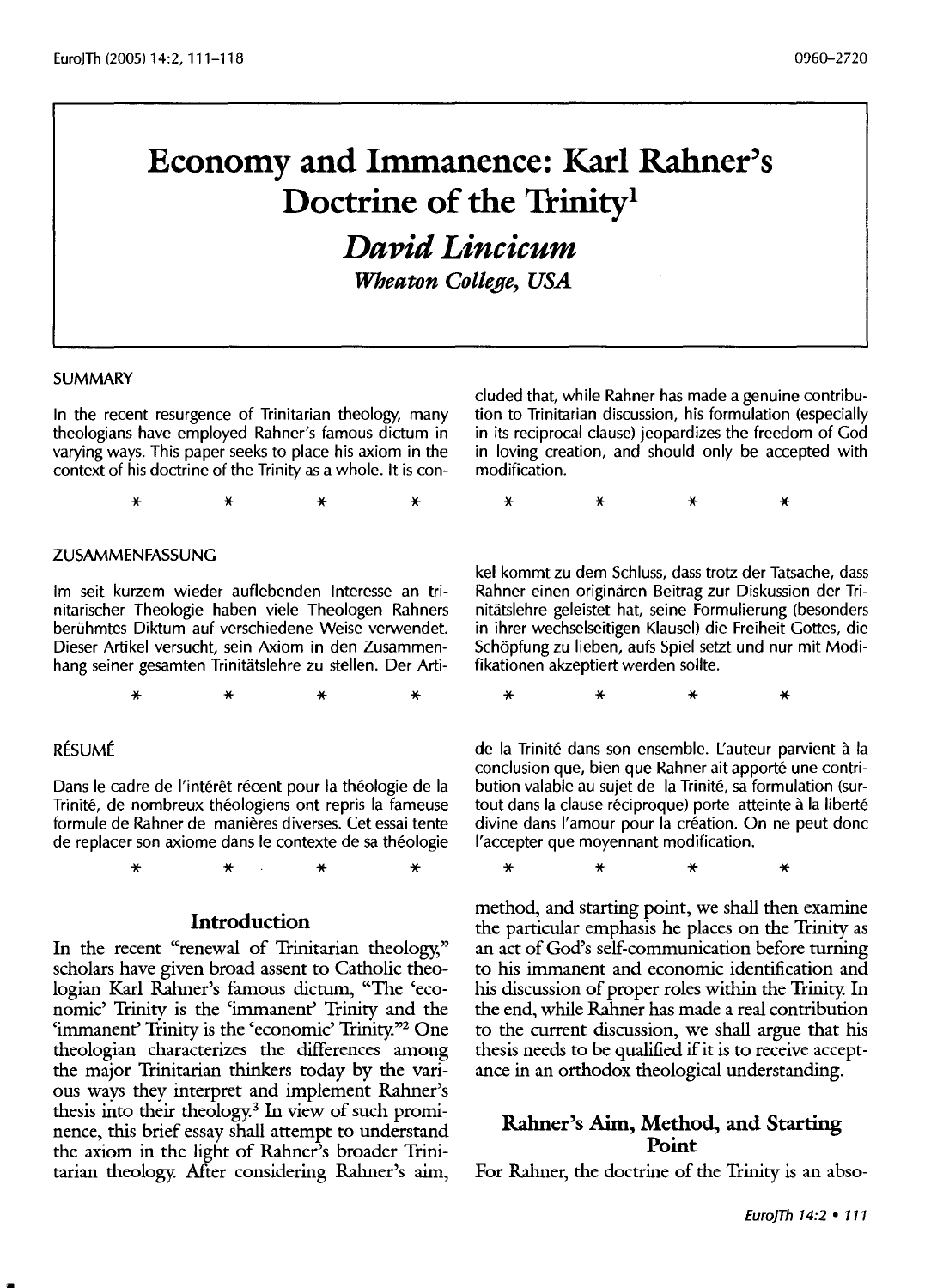lutely essential key to Christian life. He laments the eclipse of the doctrine in the church: "despite their orthodox confession of the Trinity, Christians are, in their practical life, almost mere 'monotheists.' ... should the doctrine of the Trinity have to be dropped as false, the major part of religious literature could well remain virtually unchanged."<sup>4</sup> He traces the roots of this, in part, to the distinction that has been made between the two treatises "On the One God" *(De Deo Uno)* and "On the Triune God" *(De Deo Trino).* While he recognizes the need to treat both topics, their separation, which he attributes to Thomas Aquinas, has led to the neglect of the latter and an undue emphasis on the unity of  $God<sup>5</sup>$  In the end, by the time one gets to the treatise *On the Triune God,* "It looks as if everything which matters for us in God has already been said in the treatise *On the One God.''6* Thus, Rahner wants to restore to prominence a stress on the Trinity in both doctrinal and practical life.

In order to achieve such a recovery; Rahner focuses on salvation history. To derive our doctrine, we should "confidently look for an access into the doctrine of the Trinity in Jesus and in his Spirit, as we experience them through faith in salvation history.<sup>"7</sup> While not neglecting the Magisterium's traditional teaching on the  $T$ rinity, $8$  the doctrine should follow the order of salvation history. Thus, while there is "an authentic secret prehistory of the revelation of the Trinity in the Old Testament," the real revelation of the Trinity does not come until Christ and the Spirit are explicitly on the scene. This focus on history means that the "missions" of the members of the Trinity are brought to the foreground:

But if it is true that we can really grasp the content of the doctrine of the Trinity only by going back to the history of salvation and of grace, to our experience of Jesus and of the Spirit of God, who operates in us, because in them we really already possess the Trinity itself as such, then there never should be a treatise on the Trinity in which the doctrine of the "missions" is at best only appended as a relatively unimportant and additional scholion.<sup>10</sup>

And, as we shall see below, this is one of the fundamental drives behind his identification of the economic and the immanent Trinities.

This methodological stress on salvation history has two important correlates. First, Rahner rejects the propriety of the psychological analogy. While it is traditional and its "basic justification" cannot

be doubted,<sup> $11$ </sup> it uses a circular reasoning: "it postulates from the doctrine of the Trinity a model of human knowledge and love, which either remains questionable, or about which it is not clear that it can be more than a *model* of human knowledge precisely *asftnite."12* Further, the "psychological theory of the Trinity neglects the experience of the Trinity in the economy of salvation in favor of a seemingly almost Gnostic speculation about what goes on in the inner life of God."13 Thus, Rahner distances himself from some of the classical Augustinian approach to understanding the Trinity.

--------,

Second, this highlights Rahner's starting point as one "from below.'' While this would not necessarily flow from a focus on salvation history; for Rahner the emphasis on human experience is programmatic. As Gary Badcock has written, "Rahner's entire theological enterprise, and his trinitarian position within it, must be conceived as an instance of ... a theological approach 'from below'....theological anthropology lies at the heart of Rahner's theology."14 To give a full explication of Rahner's neo-Kantian transcendentalism that lies at the heart of his anthropology is beyond the scope of this paper, 15 but his persistent anthropological considerations influence his conception of the Trinity, especially with regard to his Christology.<sup>16</sup> In this light, Rahner's treatise can be seen as an effort to connect the doctrine of the Trinity to humanity: "There *must* be a connection between Trinity and man. The Trinity is a mystery of *salvation,* otherwise it would never have been revealed."<sup>17 18</sup>

### **Trinity as Self-Communication**

With this rudimentary understanding of Rahner's aim, method, and starting point, we can turn to his doctrine proper. The Trinity is the "mystery of salvation.'' Rahner means to place emphasis on each of these terms. The Trinity is the mystery of *salvation:* "If there are any absolute mysteries in the Christian faith, that of the Trinity is undoubtedly the most fundamental."<sup>19</sup> And it is the mystery of salvation, which consists fundamentally in God's self-communication. Thus, in the doctrine of the Trinity we come to see that "God himself as the abiding and holy mystery; as the incomprehensible ground of man's transcendent existence is not only the God of infinite distance, but also wants to be the God of absolute closeness in a true self-communication."20

Rahner follows the Greek Fathers in affirming the Father as the unoriginated God who is the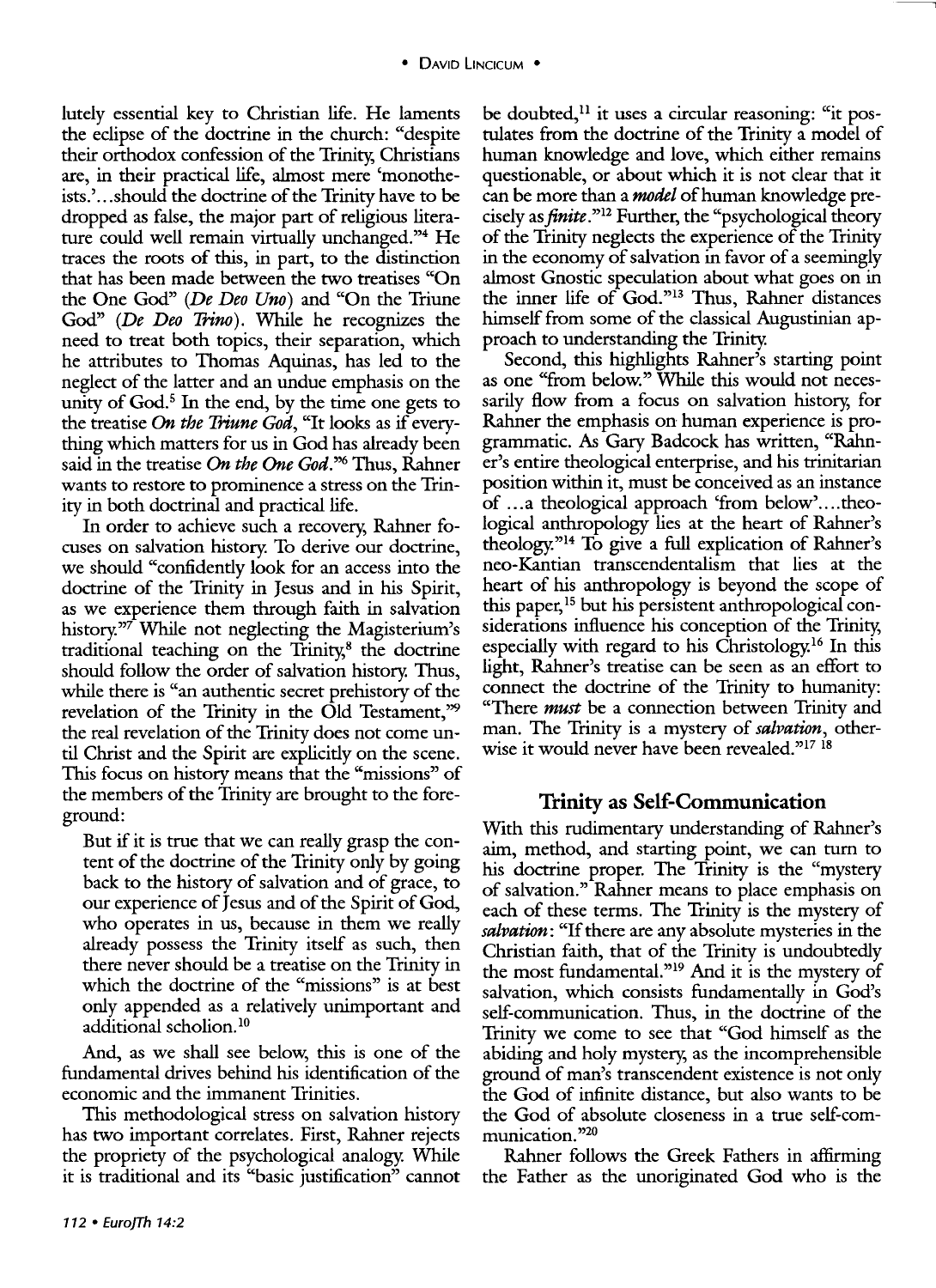source of the Trinity.<sup>21</sup> The Father "self-communicates" himself through the Son and the Spirit. Indeed, the communication of the Spirit is not possible without the incarnation of the Son.<sup>22</sup> He is emphatic that this work of self-communication is not merely information about the Father, but rather that which is communicated is the "essence" or "divinity" of God himself.<sup>23</sup> As he says, "Here is the absolute mystery revealed to us only by Christ: God's self-communication is truly a self-communication.<sup>"24</sup>

In the divine self-communication, there is a single act of communication with "two basic modalities."25 Rahner develops this concept by means of four pairs of"aspects": (a) Origin-Future; (b) History-Transcendence; (c) Invitation-Acceptance; and (d) Knowledge-Love.<sup>26</sup> The Son is associated with the first term of each pair (and thus over all with "history" and "truth"), while the Spirit is associated with the latter term (and so with "Spirit" and "love"). Thus, the one self-communication takes place fundamentally "as truth and as love."27

This is not simply a public show, however, with no roots in God's being itself. Rather, Rahner insists, "the differentiation of the self-communication of God in history (of truth) and spirit (of love) must belong to God 'in himself,' or otherwise this difference, which undoubtedly exists, would do away with God's self-communication."28 Therefore, there is a necessary connection between God's being in and for himself, and the way he appears in salvation history: "when God freely steps outside of himself in *self*-communication... it is and must be the Son who appears historically in the flesh as man. And it is and must be the Spirit who brings about the acceptance by the world... of this selfcommunication."29 Here we can see the beginnings of his identification of the economic with the immanent Trinity.

Furthermore, Rahner's understanding of the Trinity as self-communication leads him to assert the insufficiency of the traditional language of "persons" within the Trinity. While such terminology is ancient and established,<sup>30</sup> modern usage of "person" leads one to think of solitary individuals with their own centers of consciousness.<sup>31</sup> Thus, "if we wish to understand the use of 'three persons' correctly (this supposes that we forget the usual meaning of the words), we must always return to the original experience of salvation history."32 Instead of thinking of "several spiritual centers of activity, of several subjectivities and liberties,<sup>333</sup> Rahner suggests the term "distinct manner of subsisting" instead of "person."34 He distinguishes this from Barth's "manner of being," insisting also that it should not be supposed that this " 'manner' were something subsequent, a 'modality' without which the substantially real might also exist. "35 In the end, then, the traditional "person" language should be understood as expressing, economically, "three concrete ways of being given, of givenness," and immanently "three relative concrete ways of existing'' of one God.36 Thus, once Rahner has reconciled his stress on self-communication with the notion of persons, he can write that "each one of the three divine persons communicates himself to man in gratuitous grace in his own personal particularity and diversity ... these three self-communications are the self-communication of the one God in the three relative ways in which God subsists."37

## **The Economic Trinity** is the **Immanent Trinity**

This now leads us to consider Rahner's fundamental axiom: the economic Trinity is the immanent Trinity and vice versa. This statement may be taken in varying ways, and Rahner himself is not entirely clear in his writing. 38 The fundamental thrust of it, however, is clear. Rahner vehemently protests against any sort of "God behind the God-who-isrevealed." That is, he wants to assert that salvation history reveals God as he is in himself, as opposed to tendencies that posit some sort of gap between the economic and the immanent (e.g., Sabellianism or Arianism).<sup>39</sup> Rahner does not want to deny that the immanent Trinity actually exists or to say that the Trinity is constituted by salvation history. Rather, "the revelation of the immanent Trinity can only be thought of as coming in the action of divine grace qua action, that is, by the immanent Trinity becoming the economic Trinity."40

The question, then, may be posed: what is the "meaning of the copula" in Rahner's dictum?<sup>41</sup> If it is to be understood as expressing a literal identification between the two (an ontological construal), "then it clearly requires qualification, since, as it stands, it fails to shed light on an adequate way to maintain both the ontological difference between God and creation, *and* the ontological relatedness of God to creation."42 If, however, it is being used somewhat metaphorically to posit an identity of relation, then the statement may be paraphrased something like this: "The relationality of God to us in salvation history is God as internally and antecedently related in God's self, and *vice versa.''43* In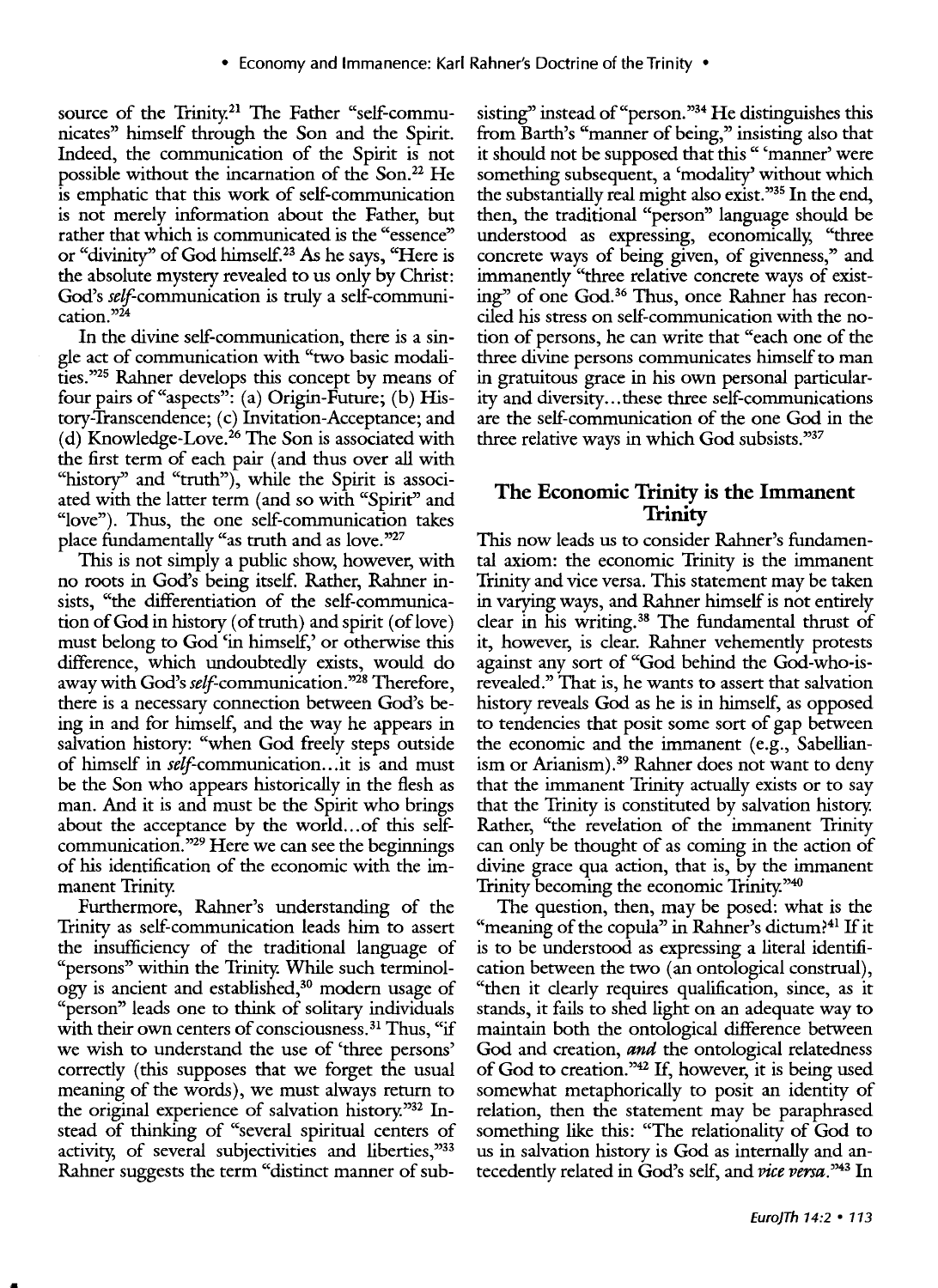this sense, then, the axiom may be seen as a "methodological rather than ontological insight. "44

Rahner himself is not entirely clear which of these two options should be preferred. At times his language supports the "methodological" understanding of the copula by stressing the freedom inherent in God's decision to communicate himself:

The identity does not of course mean that one denies that the 'economic' Trinity, one with the immanent Trinity, only exists by virtue of the free decree of God to communicate himself (supernaturally). But by virtue of this free decree, the gift in which God imparts himself to the world is precisely God as the triune God, and not something produced by him through efficient causality, something that represents him. 45

In these sentences one may see an entirely orthodox concern to stress a coincidence of God's revelation of himself with God's being in himself. At other times, however, Rahner appears to blur the lines more than this:

It is not a question here of setting the immanent and economic Trinity in a narrower and clearer relationship, which nevertheless always assumes the prior existence of two separate realities. The goal of our efforts is rather to bring out a prior and original identity and unity of the two realities, in relation to which the immanent and economic Trinity offer developments, clarifications and aspects of this underlying unity. <sup>46</sup>

Rahner's stress on the "prior and original identity and unity'' of the immanent and the economic seem rather to point to an ontological understanding of the copula.

I want to suggest that Rahner's lack of clarity is due to his conception of the Trinity as divine self-communication. Because God himself is really communicated, there can be, *a priori*, no distinction between the two conceptions of the Trinity. This is most clearly seen in Rahner's identification of the processions with the missions. The missions are not enacted in salvation history so much as they are rather extensions of the processions: "the two immanent processions in God correspond (in identity) with the two missions."47 We will have more to say on this in our next section.

LaCugna points out that the classic distinction between the immanent and the economic Trinity is made in order "(a) to uphold divine freedom, (b) to avoid equating God with the world, and (c) to avoid the agnostic or nominalist perspectives which despair of any real knowledge of God on our

part. "48 This is why she is zealous to defend Rahner against any ontological construal of the copula in his axiom. There is in Rahner's axiom, however, an element that suggests that it is to be intended to be more than methodological – that is, its *"vice versa*" clause. Colin Gunton contrasts Barth and Rahner on this point in a way that sheds light on Rahner's axiom:

Barth's view is that in the order of knowing we may move from what God (economically) shows himself to be to a corresponding conception of what God is in himself. If God is what we are given in the economy, then we may conclude that the economy is a reliable guide to what God is, eternally and in himself. There is, however, an asymmetrical relationship between knowing and being, and we are not obliged to accept the apparent view of Rahner that the thesis 'the Economic Trinity is the Immanent Trinity' is also true 'reciprocally' *(umgekehrt). <sup>49</sup>*

In other words, Rahner is not simply saying that the economic Trinity gives us an accurate picture of who God is in himself, but also that the immanent Trinity is somehow fully disclosed in the economic Trinity. This lends support to a more ontological construal of the copula, as does Rahner's discussion of "proper missions" within the Trinity, to which we now turn.

#### **Proper Missions in the Trinity**

In attempting to provide support for his axiom, Rahner has to face a possible objection raised by the tradition. Since the time of Augustine, it has been supposed that any one of the divine persons could have become man in the incarnation.<sup>50</sup> If this were the case, the economic Trinity would not reveal the true structure of the immanent, but would be more of an *ad hoc* encounter of the immanent Trinity with history. Rahner, however, counters this with the idea that "there is at least *one* 'mission,' *one* presence in the world, *one* reality of salvation history which is not merely appropriated to some divine person, but which is proper to him...There has occurred in salvation history something which can be predicated only of one divine person."51 He is speaking, of course, of the incarnation of the Logos.

Here Rahner has also introduced the idea of "proper" attributes that go beyond "mere appropriation." In doing so, he wants to say that each member of the Trinity has its proper relationship to the creation, and the incarnation is only the most obvi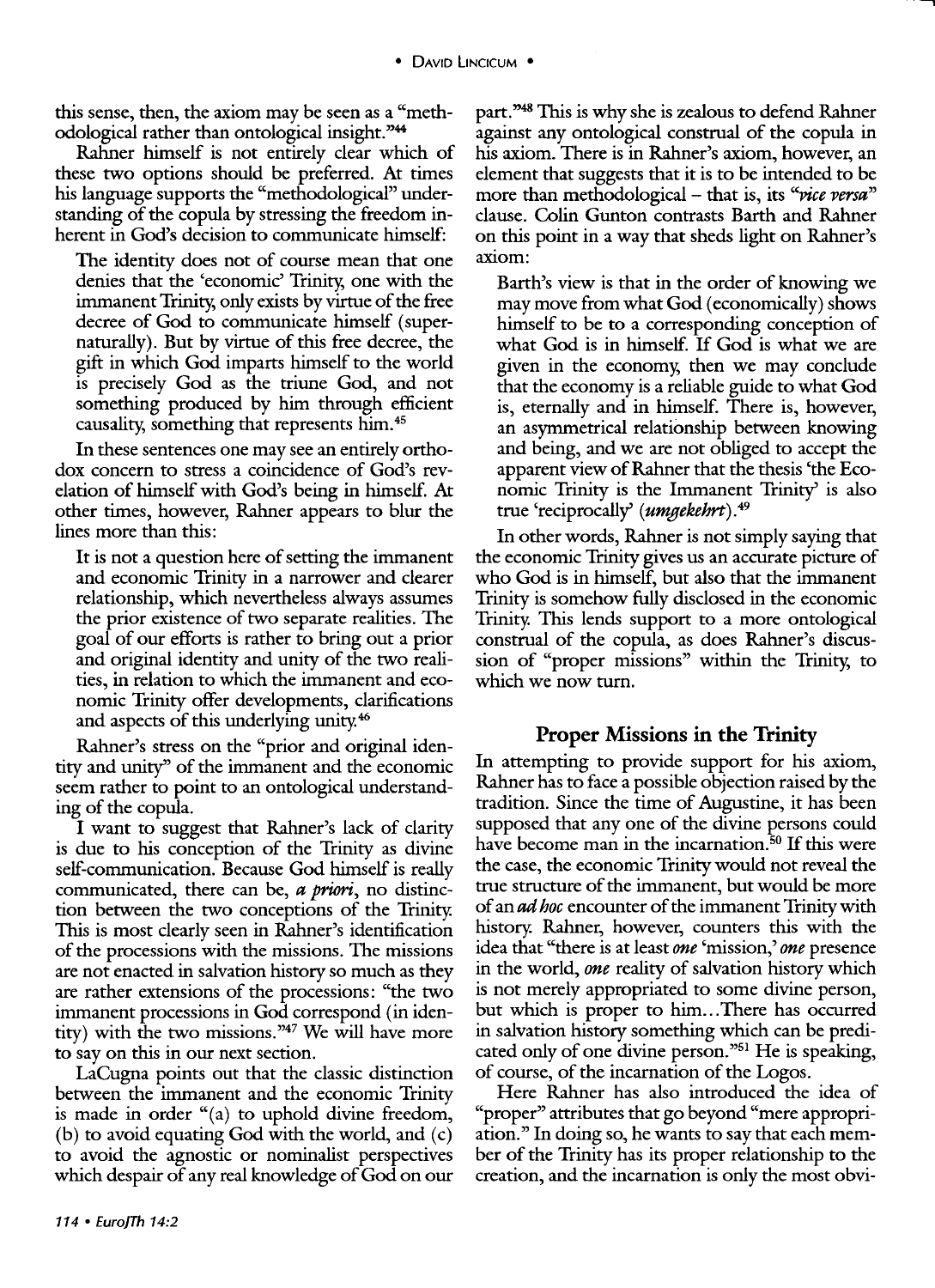ous example. While the Father's essence is communicated through the Son, it is the Spirit, as we have seen above, that effects the reception of this (recall the second set of terms: future, transcendence, acceptance, love). Thus, the Spirit, as "Uncreated Grace," has proper relations just like the Logos. In this sense, Rahner can write, "Christology and the doctrine of grace are, strictly speaking, doctrine of the Trinity."52 Here we see the strict correspondence between God's self-communication in himself and that toward the world: "the real distinction between the two processions is constituted by a twofold immanent self-communication, inasmuch as the unoriginated God (the Father) is he who is expressed in the truth for himself (the Son) and he who is received and accepted in love for himself (the Spirit), and hence is he who can freely communicate himself *ad extra* in this twofold way."53

There is therefore an identity between the processions and the missions: "the two immanent processions in God correspond (in identity) with the two missions."54 This leads Rahner to make an interesting connection between the persons of the Son and Spirit and the created reality they each assume in the economy: "the relationships to created realities constituted in formal (not efficient) causality by the missions as processions are not appropriations ... The relationships are proper to the person in each case."55 This move has important consequences for both his Christology and his pneumatology. To begin with the latter, Rahner employs the notion of "quasi-formal causality'' to speak of the Spirit's role as Uncreated Grace. As LaCugna writes, this notion "means something more than efficient, less than formal causality. The indwelling of the divine persons in grace makes the graced person as close to God as possible without erasing the ontological difference between God and creature."56 In other words, the Spirit does not merely work through created reality (efficient cause), but somehow inheres within the person to effect the reception of Christ. In Badcock's words, "Rahner consistently defines grace, which *is* the self-communication of God to you and me, in pneumatological rather than in Christological terms."<sup>57</sup> It might be too strong to speak of repeated "hypostatic unions" with the Spirit and individuals, but the parallel is apt.<sup>58</sup>

The consequences of this move for Christology are more pronounced in Rahner's work. It must be emphasized that the incarnation is far more important for Rahner's Christology (and hence, for his doctrine of the Trinity) than is a doctrine of the atonement. The point that Rahner labors to establish is that the incarnation must be proper to the Logos or else there is no true revelation of the Logos.<sup>59</sup> This means that Christology and anthropology are closely linked in his thought: "Christology is the end and beginning of anthropology. And this anthropology, when most thoroughly realized in Christology, is eternally theology."60 Indeed, this link is not merely through historical accident, but is due to a proper correspondence between Logos and humanity. Rahner writes, ''If God wills to become non-God, man comes to be, that and nothing else, we might say ... And if God himself is man and remains so for ever, if all theology is therefore eternally an anthropology .... man is for ever the articulate mystery of God.<sup>361</sup>

This identity is bound up for Rahner in the theology of the symbol. As Hill describes Rahner's symbolic theology, he writes, "Everything, to the extent that it is, seeks to come to full realization of itself by bringing its own being to expression in 'another' that it posits over and against itself...It is not a mere sign or cognitive pointer, but an ontological reality.<sup>362</sup> This logic is clearly seen in Rahner's description of how the utterance of the Logos in some sense entails human existence:

Human nature in general is a possible object of the creative knowledge and power of God, because and insofar as the Logos is by nature the one who is 'utterable' (even into that which is not God) ... [human nature] is the constitutive, real symbol of the Logos himself...man is possible because the exteriorization of the Logos is possible. 63

For Rahner, then, such created reality is seen as "a consequence of the self-communication" of God.<sup>64</sup> It is clear that Rahner extends the concept of self-communication not simply to Jesus' divine nature, but to his human nature as well: "This man [i.e., Jesus] is, as such, the self-utterance of God in its self-emptying, because God expresses *himself*  when he empties himself."65

We may question, however, for two reasons whether Rahner's strict identification of the exteriorization of the Logos with humanity has come at too great a price. First, the language he uses is so emanationist that it seems to compromise the freedom of God in creation. Hill perceptively states that

the way in which emphasis falls upon the Son as the auto-expression of God the Father, coupled with the insistence that only the Son could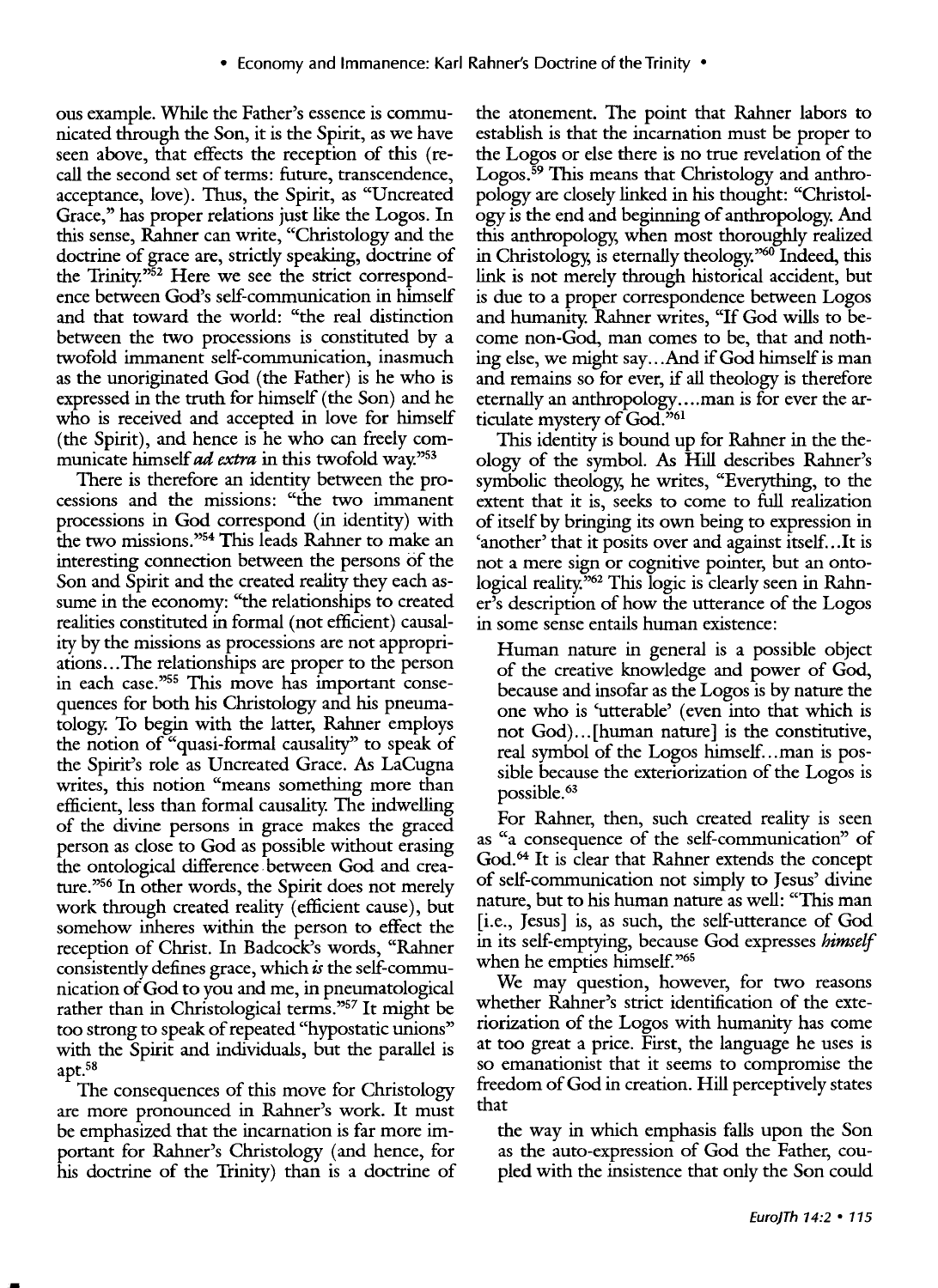be God's self-expression (real symbol) into the Void, does strongly suggest that, prior to the Incarnation, the eternal Word is not so much the nonincarnate Word as the Word that is to become incarnate ... Rahner's thinking appears to compromise a view of that utterly free act as *logically* subsequent to the unoriginate 'structure' of God's very being as triune, that is, to God's very being as deity apart from all relation to the nondivine. 66

In other words, Rahner seems to make the very identity of the second person of the Trinity dependent in some way upon created human beings. Second, such a close identification of humanity as the symbol of the Logos leads Rahner to universalism. Self-acceptance, then, becomes the same as acceptance of Christ, and love of neighbor is the same as love of God: "Anyone who accepts his own humanity in full- and how immeasurably hard that is, how doubtful whether we really do it!  $-$  has accepted the Son of Man, because God has accepted man in him. $\frac{367}{7}$ 

#### **Concluding Evaluations**

In conclusion, we may sum up our discussion of Rahner's understanding of the Trinity, and especially of his "axiom," by way of critique and appreciation. First, the largest single critique we must offer is that Rahner's axiom eclipses the immanent Trinity, especially in light of the "reciprocal" move to affirm that the immanent Trinity is the economic Trinity. As Paul Molnar argues, the purpose of any doctrine of the immanent trinity, broadly speaking, is "to recognize, uphold and respect God's freedom."68 In other words, to affirm that God was complete in himself before creation is to affirm that he created out of freedom, and hence that his being is not somehow constituted by his act of creation nor that creation is an extension of himself.

It is clear that Rahner himself did not want to draw these conclusions explicitly. In Ted Peters' words, "Rahner persists in the classical insistence that God's eternity is independent of historical self-constitution."<sup>69</sup> However, by virtue of the reciprocal identification of the economic and the immanent Trinity, Rahner paves the way to "consider how the history of the incarnation as history becomes internal to the divine perichoresis itself. And along with the incarnate Son comes the world that he was destined to save, so that the whole of temporal creation enters into the eternity of God's

self-relatedness."70 Indeed, LaCugna has developed Rahner's insight by claiming that the immanent Trinity should be left behind as a theological fiction: "to postulate God's nonrelationship with the world as the primordial truth about God's nature, is a fantasy about a God who does not exist."71

 $\mathbf r$ 

But by so closely identifying the very being of God with history, both God's freedom and the world's created freedom are jeopardized.72 If creation is in some sense an "emanation" or "extension" of the being of God - as Rahner comes close to saying especially in his Christological discussion - it is not clear how this can be attributed to God's love. In Hill's words, "Rahner finds an explanation for creation and redemption in God's very *being* as Trinity; earlier theology preferred to find only its possibility there and to leave its actual occurrence to the mysteriousness of God's altruistic love."73 What is more, we may surmise that under Hegel's influence, "the emphasis on the economic Trinity may be the way to compose the Trinity with the man Jesus, the man as such (qua homo) in the center.<sup>374</sup> We have noted above the universalism to which this move leads Rahner.

Therefore, in light of these serious shortcomings, we may only accept Rahner's maxim with some revision. If we intend it as a methodological principle about the order of knowing, then we may certainly agree with the first half of his statement that the economic Trinity truly reveals the immanent Trinity. In this sense, salvation history is not a modalistic play, but really reveals God as he is. The reciprocal aspect of Rahner's maxim, however, implicates one in an ontological construal of the copula and so endangers the distinction between God and world. This move has serious and detrimental theological consequences, and so must be rejected. Rahner has done a real service to Trinitarian theology by returning to a stress on salvation history, but he must not be followed in all of his conclusions.

#### **Notes**

- 1 I am grateful to Professor Henri Blocher for his comments on an earlier draft of this paper.
- 2 Karl Rahner, *The Trinity* (trans. J. Donceel; New York: Crossroad, 1997; orig. 1970), 22 and *passim;*  emphasis removed.
- 3 Carl E. Braaten, "The Triune God: The Source and Model of Christian Unity and Mission," *Missiology*  18 (1990): 415-427; esp. 416.
- 4 Rahner, *Trinity,* 10-11. Happily, this is less the case now than in Rahner's day, thanks in part to his own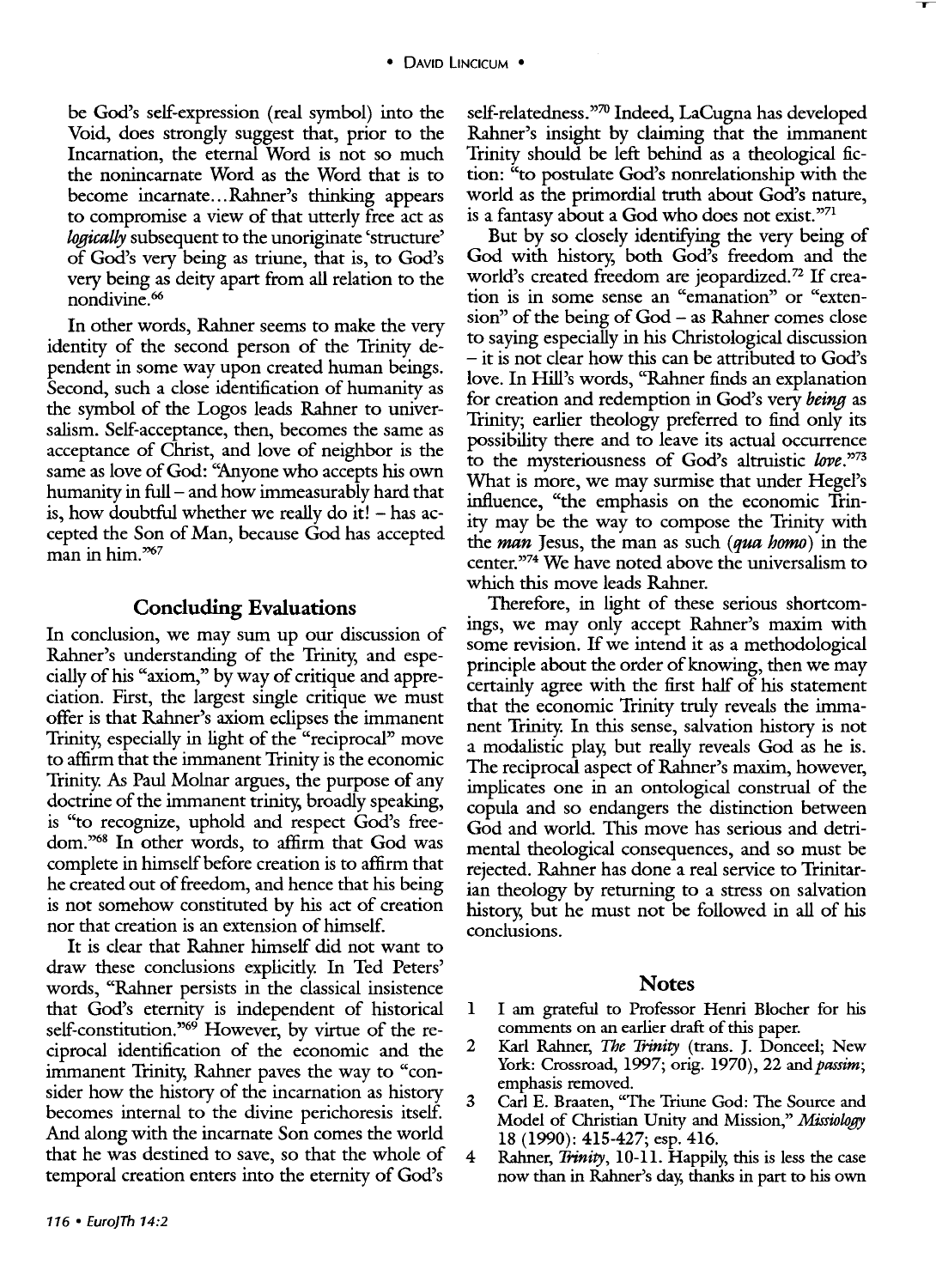contribution, to that of Karl Barth, and several other 34 Ibid., 109-110.<br>prominent theologians over the past thirty years. 35 Ibid., 110, 112. prominent theologians over the past thirty years.

- 
- 
- 
- the theology of the Church" (Ibid., 49), and spends a third of his book delineating the Magisterium's
- 9 Ibid., 42.
- 
- 
- 
- 13 Karl Rahner, *Foundations* of *Christian Faith: An In-* different ways of susbsistence (immanently) for the *Production to the Idea of Christianity* (trans. William one God" (Rahner, "Trinity, Divine," 302).<br>V. Dych; New York: Seabury, 1978), 135. Cf. idem., 38 See Randal Rauser's discussion of possi
- 14 Gary Badcock, "Karl Rahner, the Trinity, and Reli- Emperor without Clothes?" *I]ST* 7 (2005): 81-94. *logical Essays on Culture and Religion* (Grand Rapids: 1-23; here, 3.
- 15 On which see William J. Hill, *The Three-Personed* 41 LaCugna asks this question in op. cit., 10.
- 1982), 130-145.<br>A quick glance at the table of contents of Rahner's 43 LaCugna, "Re-Conceiving," 11. 16 A quick glance at the table of contents of Rahner's 43 LaCugna, "Re-Conceiving Foundations of Christian Faith will serve to indicate 44 LaCugna, "Introduction," *Foundations of Christian Faith* will serve to indicate 44 LaCugna, "Introduction," xv. the anthropological focus of his theology. 45 Rahner, "Trinity, Divine," 298.<br>Rahner, Trinity, 21, emphasis original. 46 Karl Rahner, "The Mystery o
- 
- 
- 19 Karl Rahner, "Trinity, Divine," Pages 295-303 in (trans. D. Morland; New York: Crossroad, 1983), *Sacramentum Mundi: An Encyclopedia* of *Theology* 259. (vol. 6; New York: Herder & Herder, 1970). Here, 297. 48 LaCugna, "Re-Conceiving," 13.
- 
- 21 Rahner, *Trinity,* 16, 84. Cf. Gregory Havrilak, "Karl *Selected Essays, 1972-1995* (London and New York: Rahner and the Greek Trinity," *St Vladimir's Theo-* T&T Clark, 1996), 127. *logical Quarterly* 34 (1990): 61-77. 50 Rahner, *Trinity,* 11.
- 
- 
- 
- 
- 
- 26 Ibid., 88-94.<br>27 Ibid., 98. He also says, "the divine self-communi- 52 Rahner, Trinity, 120, emphasis original. 27 Ibid., 98. He also says, "the divine self-communi- 52 Rahner, *Trinity*, 120, emphasis cation has two basic modes, those of truth and of 53 Rahner, "Trinity, Divine," 301. cation has two basic modes, those of truth and of 53 love. As truth, the self-communication takes place 54 Ibid., 298. in history and is the offer of the free faithfulness of 55 Ibid.<br>God. As love, it brings about acceptance and opens 56 LaCugna, "Introduction," xiii. God. As love, it brings about acceptance and opens
- 
- 
- 
- 31 Ibid., 104-105. 149. 149. 149. 149. 158 Apt.
- 
- 
- 
- 
- 5 Ibid., 15-21. 36 Ibid., 74. Ji.irgen Moltrnann, *(The Trinity and the*  6 Ibid., 17. *Kingdom: The Doctrine* of *God* [trans. M. Kohl; Lon-7 Ibid., 38.<br>8 Rahner wants "to make sure that this theology is "Idealistic modalism" (144). But as Timothy F. Lull, Rahner wants "to make sure that this theology is "Idealistic modalism" (144). But as Timothy F. Lull the theology of the Church" (Ibid., 49), and spends "The Trinity in Recent Theological Literature," *Word & World 2* [1982]: 61-68) has pointed out, it doctrine to show how his, while not identical, is cer- is not clear that Moltmann himself has successfully tainly compatible with it.<br>
Ibid., 42.<br>
plurality.<br>
plurality.
- 10 Ibid., 40. 37 **Ibid, 35.** He elsewhere writes that instead of "per-11 Ibid., 115-116. sons" one could "speak of three distinct ways of be-12 Ibid., 117-118. ing there (in the economy of salvation) and three
	- 38 See Randal Rauser's discussion of possible con-*Trinity*, 119. **Struals of the statement in his "Rahner's Rule: An**
	- gious Pluralism," pages 143-154 in Kevin J. Van- 39 Cf. Catherine Mowry LaCugna, "Re-Conceiving the hoozer, ed., *The Trinity in a Pluralistic Age: Theo-* Trinity as the Mystery of Salvation," *S]T* 38 (1985):
		- 40 Rahner, "Trinity, Divine," 299.
		-
	- *God: The Trinity as a Mystery of Salvation* (Washing- 42 Catherine Mowry LaCugna, "Introduction," in Karl ton, D.C.: Catholic University of America Press, Rahner, Trinity, xv. Cf. LaCugna, "Re-Conceiving," Rahner, *Trinity*, xv. Cf. LaCugna, "Re-Conceiving,"
		-
		-
		-
- 17 Rahner, *Trinity,* 21, emphasis original. 46 Karl Rahner, "The Mystery of the Trinity," pages 18 255-259 in vol. 16 of *Theological Investigations* 
	-
	-
- 20 Rahner, *Foundations,* 137. 49 Colin E. Gunton, *Theology Through the Theologians.* 
	-
- 22 Ibid., 84-85. 51 Ibid., 23. Cf. p. 27. Eberhard Jiingel, ("The relationship between 'economic' and 'immanent' Trin-24 Ibid., 36, emphasis original. ity" *Theology Digest* 24 [1976]: 179-184), speaks of 25 Ibid., 98. "The hypostatic union as the chief event of the unity
	-
	-
	-
	-
	-
- man's transcendence to the absolute future of God." 57 Badcock, "Karl Rahner, the Trinity, and Religious (Rahner, "Trinity, Divine," 300). Pluralism," 147, emphasis original. Badcock goes (Rahner, "Trinity, Divine," 300). Pluralism," 147, emphasis original. Badcock goes<br>28 Ibid., 100, emphasis original. entity on to critique Rahner for de-centering Christ in his on to critique Rahner for de-centering Christ in his 29 Ibid., 86, emphasis original. theology, calling his a "theology of the Holy Spirit," 30 Ibid., 44. but not Christocentric in any real sense. See 148-
- 58 Apt, but inexact. In fact, Rahner asserts that the two 33 Ibid. unions are different enough that we cannot rightly